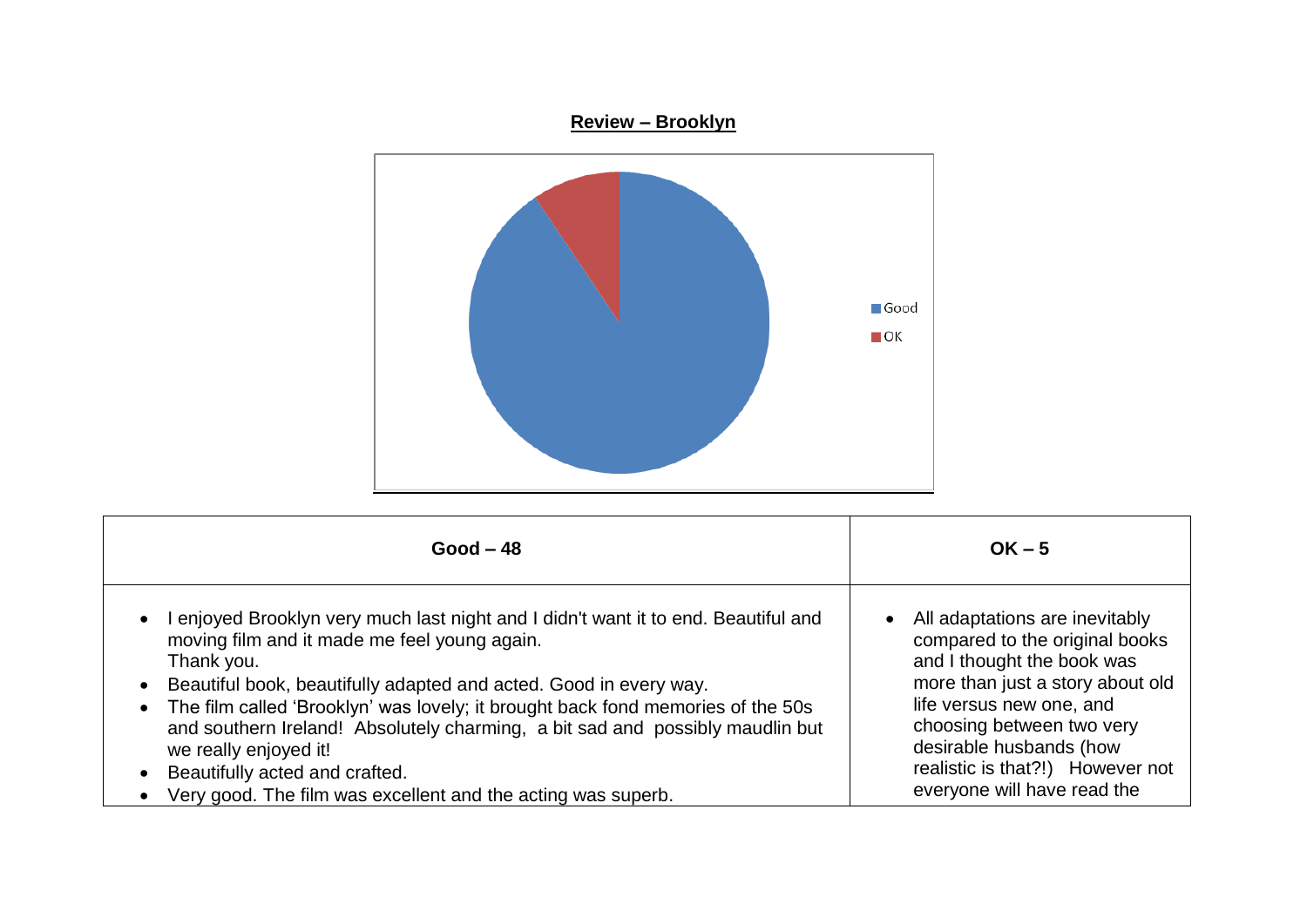| $\bullet$ | One of the best films you've shown this year.                                            | book so does it stand up just as    |
|-----------|------------------------------------------------------------------------------------------|-------------------------------------|
|           | Thoughtful, amusing and kept you guessing about the outcome right to the end.            | a film, and I thought it felt a bit |
|           | Heart warming story, convincing characters, thoughtful period touches, such as           | flat, as if the dramatic action     |
|           | the Christmas meal for down and outs. Showed RC church in a positive light.              | wasn't strong enough and the        |
|           | Really enjoyed it. Are Irish people really that white?                                   | emotional content also a bit half-  |
|           | A little bit sweet for my taste, but well made and well acted. Overall, I did rather     | hearted. But it certainly wasn't    |
|           | enjoy it.                                                                                | awful, just I suppose a bit         |
|           | Well-acted and engrossing.                                                               | ordinary.                           |
|           | Excellent. We really enjoyed the film. It was great to have an uplifting story with a    |                                     |
|           | happy ending. We would really enjoy a series featuring Mrs Keyhoe - not sure             |                                     |
|           | that the dolling is correct!.                                                            |                                     |
|           | Thoroughly enjoyed the film.                                                             |                                     |
|           | I enjoyed it and felt a bit weepy. The film though stereotyped the Irish and             |                                     |
|           | Italians.                                                                                |                                     |
|           | Lovely film, enhanced by high level of acting by the cast. Truly emotional,              |                                     |
|           | beautiful singing by the unemployed Irish man. Didn't catch his name in the              |                                     |
|           | credits. Thank you for showing us this film.                                             |                                     |
|           | I found this a good film which in my opinion conveyed the feeling of the book            |                                     |
|           | which i had read some ten years ago.                                                     |                                     |
|           | Very good, absorbing film. Great casting in all the parts, major (particularly in        |                                     |
|           | Eilis) and minor, scriptwriting and directing. Emotions, such as homesickness,           |                                     |
|           | indecision, loss, guilt, so well expressed in subtle ways.                               |                                     |
|           | Heart-warming, well-written, love story with a happy ending! Acting, scenery and         |                                     |
|           | directing excellent. Well done, again, committee.                                        |                                     |
|           | Superb – a captivating film. It was one of our most enjoyable Cinema Club                |                                     |
|           | outings. Thank you.                                                                      |                                     |
|           | We both enjoyed it, a simple story, well told. Plenty of humour, & sadness.              |                                     |
|           | Very fine. Beautifully acted, especially by Saoirse Ronan and Emory Cohen.               |                                     |
|           | What is it about the Irish?                                                              |                                     |
|           | First of all, thank you for a lovely evening because we went to the meal first. We       |                                     |
|           | enjoyed the film. I liked it more than my friend did as she felt it was a little lacking |                                     |